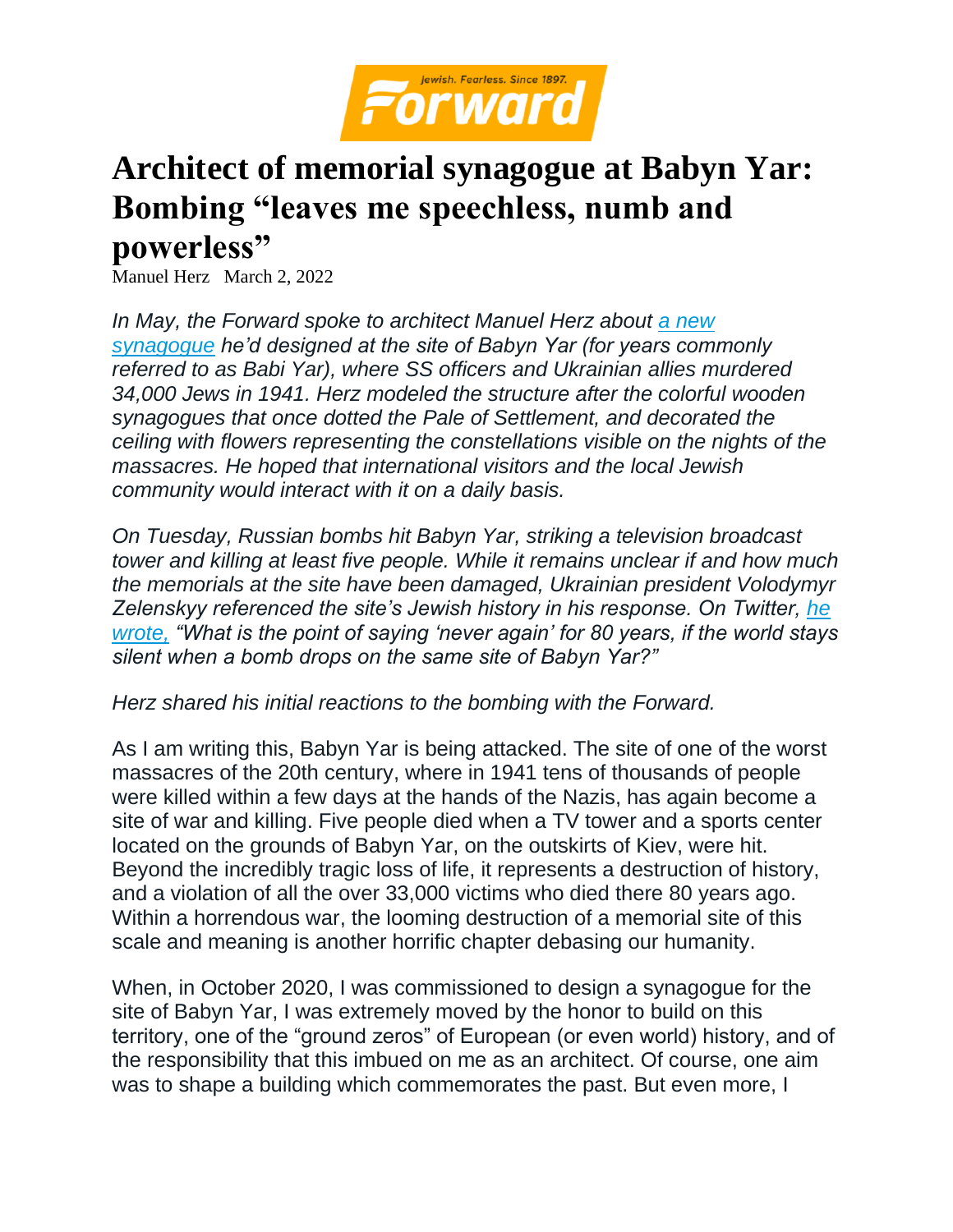wanted to design a building in which Jews can pray, but also one that is open to visitors and citizens of Kiev.

With its fragile wooden construction, transformative quality and colorful painting making it different from any other kind of "monumental" and commemorative architecture known to me, it was to be a place in which, together, they could celebrate the beauty of life.



Image by Manuel Herz

One of the blessings inscribed on the synagogue's walls is a prayer to turn nightmares into good dreams.

The period of design and construction, taking a mere six months, was as intense as the practice of architecture can get. During this time, I got to know an astounding and deeply committed group of people in Kiev that have since become close friends. Within only seven days of Russian invasion into Ukraine, they have been drawn into a bitter war; many of them have become refugees.

Only a few months after its inaugurations the synagogue is caught up in a war, which only celebrates death. What is the point of commemorating history, if the lessons to be learned are forgotten and ignored so easily? It leaves me speechless, numb and powerless.